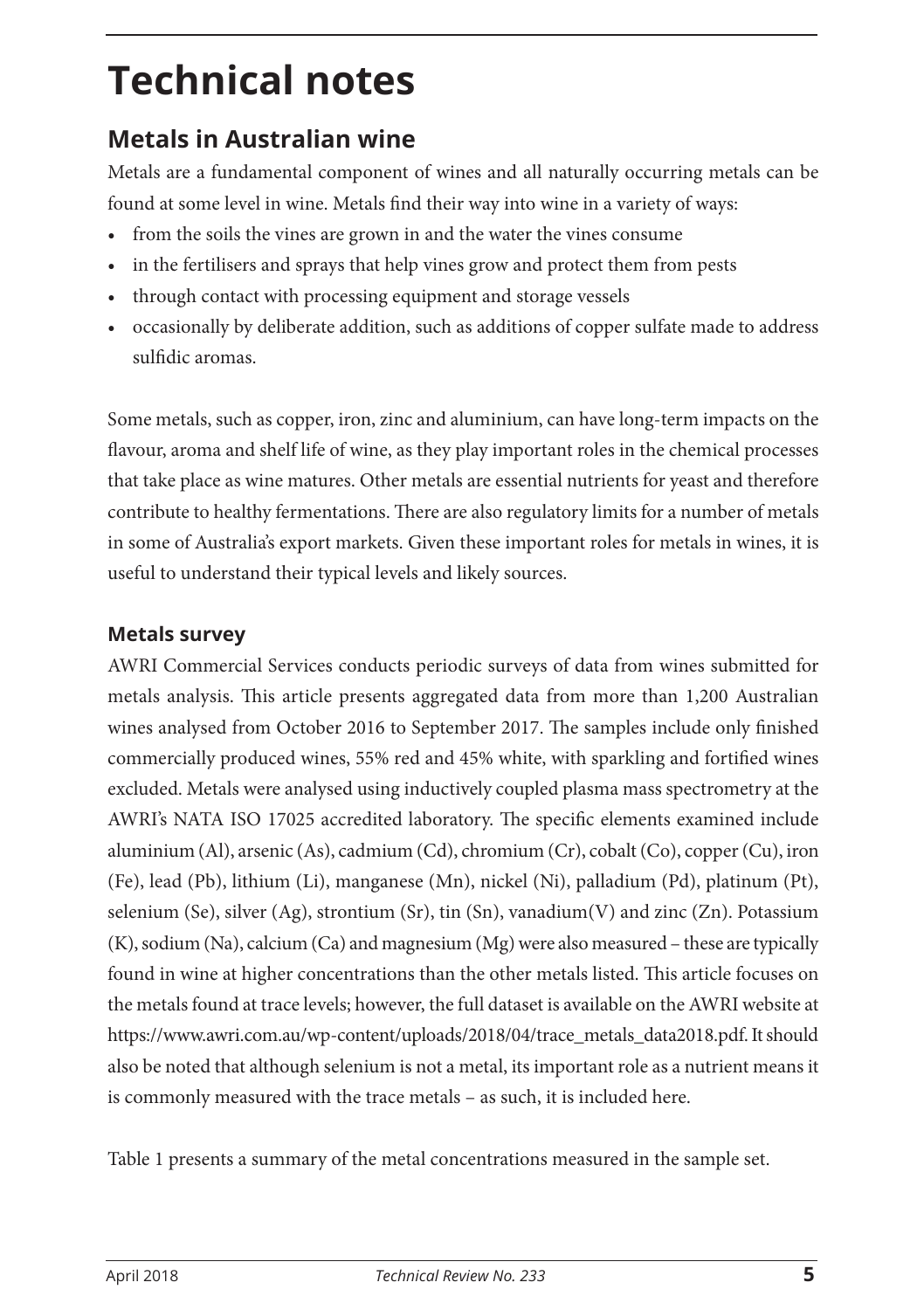|                        | Wine<br>type | No. of<br>samples | Mean   | Standard<br>deviation | Mini-<br>mum | Median         | Maxi-<br>mum   | International<br>limits <sup>a</sup> |
|------------------------|--------------|-------------------|--------|-----------------------|--------------|----------------|----------------|--------------------------------------|
| Aluminium <sup>#</sup> | red          | 703               | 302.7  | 269.7                 | 17           | 215            | 2330.6         | 8,000                                |
|                        | white        | 570               | 697.6  | 595.7                 | 5            | 531            | 4909           |                                      |
| Arsenic <sup>#</sup>   | red          | 703               | 2.4427 | 2.3617                | $1*$         | $\overline{2}$ | 20.2           | 100-500                              |
|                        | white        | 571               | 3.799  | 3.576                 | $1*$         | 3.1            | 33.8           |                                      |
| Cadmium                | red          | 703               | 1.0357 | 0.2816                | $1*$         | $\mathbf{1}$   | 3.7            | 10-1,000                             |
|                        | white        | 571               | 1.0322 | 0.3431                | $1*$         | 1              | 6.5            |                                      |
| Chromium <sup>#</sup>  | red          | 703               | 13.361 | 6.555                 | $1*$         | 13             | 73             |                                      |
|                        | white        | 570               | 9.691  | 7.411                 | $1*$         | 8.1            | 67             |                                      |
| Cobalt <sup>#</sup>    | red          | 703               | 4.461  | 2.997                 | $1*$         | 3.9            | 32.9           | 20                                   |
|                        | white        | 570               | 3.464  | 2.3378                | $1*$         | 3.3            | 21.9           |                                      |
| Copper#                | red          | 705               | 266.2  | 312.5                 | $50*$        | 200            | 4,100          | 1,000-10,000                         |
|                        | white        | 577               | 338.6  | 893.6                 | $50*$        | 100            | 9,500          |                                      |
| Iron#                  | red          | 705               | 1657.1 | 852.5                 | $150*$       | 1,500          | 7,520          | 8,000-20,000                         |
|                        | white        | 576               | 950.3  | 1,055.5               | $150*$       | 700            | 12,400         |                                      |
| Lead <sup>#</sup>      | red          | 702               | 3.713  | 5.909                 | $1*$         | 2.6            | 99.5           | 150-300                              |
|                        | white        | 563               | 10.151 | 11.026                | $1*$         | 8.6            | 124.1          |                                      |
| Lithium <sup>#</sup>   | red          | 703               | 10.533 | 7.506                 | $2.5*$       | 8.8            | 59.6           |                                      |
|                        | white        | 570               | 8.896  | 6.095                 | $2.5*$       | 8.3            | 32.5           |                                      |
| Manganese <sup>#</sup> | red          | 705               | 144.66 | 641.5                 | $150*$       | 1,300          | 5,700          | $\mathbf b$                          |
|                        | white        | 577               | 960.8  | 640                   | $150*$       | 900            | 8,100          |                                      |
| Nickel                 | red          | 703               | 14.346 | 12.976                | $1*$         | 12.8           | 311.3          |                                      |
|                        | white        | 569               | 13.843 | 11.921                | $1*$         | 11.4           | 95.7           |                                      |
| Palladium              | red          | 703               | 1.4211 | 1.4092                | $1*$         | $\mathbf{1}$   | 17.9           |                                      |
|                        | white        | 571               | 1.5794 | 1.666                 | $1*$         | 1              | 15.1           |                                      |
| Platinum               | red          | 703               | 1.0043 | 0.0652                | $1*$         | $\mathbf{1}$   | $\overline{2}$ |                                      |
|                        | white        | 571               | 1.0018 | 0.0418                | $1*$         | 1              | 2              |                                      |
| Selenium               | red          | 703               | 1.7913 | 2.402                 | $1*$         | $\mathbf{1}$   | 27             | 1,000                                |
|                        | white        | 570               | 1.541  | 0.3011                | $1*$         | 1              | 21.1           |                                      |
| Silver                 | red          | 697               | 1.0363 | 0.0419                | $1*$         | $\mathbf{1}$   | 5.0            | 500                                  |
|                        | white        | 569               | 1.0018 | 2.3357                | $1*$         | 1              | 2.0            |                                      |
| Strontium <sup>#</sup> | red          | 703               | 1565.4 | 680.9                 | 118          | 1468           | 4,717          |                                      |
|                        | white        | 571               | 830.1  | 602                   | $1*$         | 680            | 3,754          |                                      |
| Tin#                   | red          | 703               | 2.847  | 3.036                 | $1*$         | $\overline{2}$ | 30.5           | 1,000-<br>250,000                    |
|                        | white        | 570               | 4.587  | 11.868                | $1*$         | 2.55           | 200            |                                      |
| Vanadium               | red          | 703               | 4.77   | 10.936                | $1*$         | $\mathbf{1}$   | 84.9           |                                      |
|                        | white        | 570               | 4.833  | 10.969                | $1*$         | 1              | 135.4          |                                      |
| Zinc#                  | red          | 703               | 993.7  | 435.9                 | 35           | 979            | 4,089.9        | 5,000-40,000                         |
|                        | white        | 571               | 782.7  | 598.5                 | $2.5*$       | 731.4          | 9,333          |                                      |

| Table 1. Concentrations of trace metals in a set of commercially produced red and white wines. |  |
|------------------------------------------------------------------------------------------------|--|
| All results are presented in µg/L (parts per billion, ppb).                                    |  |

Notes: Values marked with \* are at the limit of detection (LOD) for the analytical method. Elements marked with # show a significant difference between the mean values for red and white wines (95% confidence level, one-way analysis of variance). aInternational limits shown are sourced from the *Analytical*  requirements for the export of Australian wine page on the AWRI website as at March 2018. <sup>b</sup>Until recently, China imposed a limit of 2,000 µg/L for manganese in wine, but that limit has now been removed.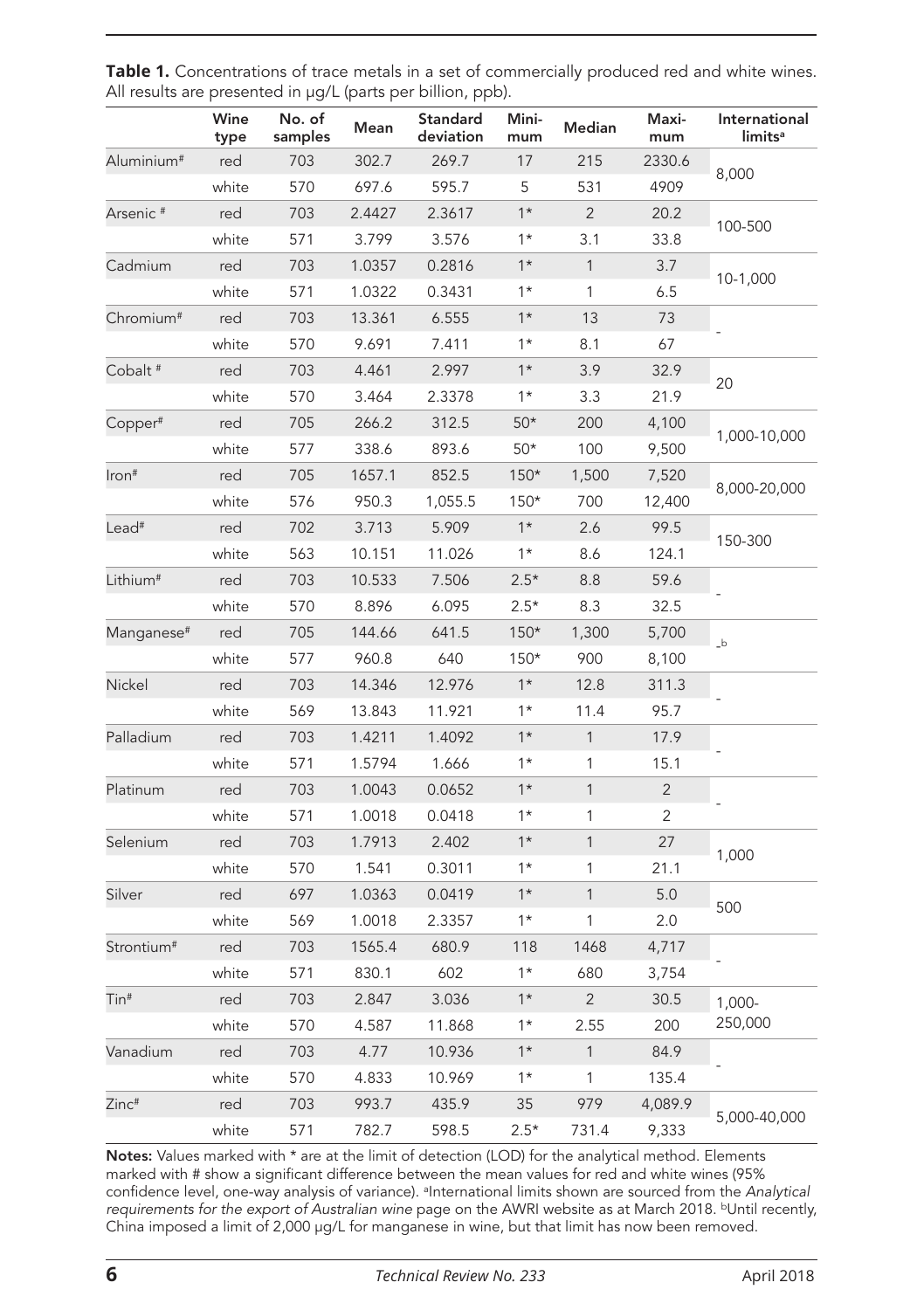#### **General observations**

The first important observation from the dataset is that none of the concentrations observed approach levels that are of concern to human health. As stated earlier, all naturally occurring metals can be found in wine at some level and their presence in this table simply reflects this fact. The concentrations are consistent with those found in studies of wines from across the world. Similar background levels of these metals are also found in all foods, beverages and drinking waters worldwide.

All of the wines analysed also meet Australian regulatory requirements for metal concentrations in wine. In relation to international limits (which vary across different jurisdictions), Cu, Co, Fe and Zn were the only metals for which some samples exceeded the published limits. In the case of copper, Australian wine exporters are aware of the lower limits imposed in certain markets and ensure that they manage copper additions accordingly. Some of the outlying values for cobalt, iron and zinc are close to or exceed the limits for some markets and this emphasises the need to monitor both the levels of trace metals in wine and the changing regulatory requirements of export markets. It should be noted, however, that the vast majority of wines in this dataset have metal concentrations below the limits for all export markets.

#### **Differences between red and white wines**

Looking more closely at the data, it becomes evident that some elements are much more dependent on wine type (i.e. red vs white) than others. For example, nickel shows very little difference in the distribution of results between red and white wines (Figure 1). By comparison, in the equivalent plot for manganese (Figure 2), a distinct difference can be seen.

Statistical analysis (using one-way analysis of variance) of the means for each of these metals confirms this, with no significant difference found between average Ni content for red and white wines, but a statistically significant difference identified between red and white wines for mean Mn levels. No significant differences between red and white wines were also found for Cd, Pd, Pt, Se, Ag and Va. It is not possible to determine from the available data if this lack of difference is due to the relatively low levels of these metals in the wines or because the primary source of these metals is due to a processing input common to both red and white winemaking, such as storage in stainless steel tanks. Significant differences in concentrations between red and white wines were found for Al, As, Cr, Co, Cu, Fe, Pb, Li, Mn, Sr, Sn and Zn, as well as K, Na, Ca and Mg. More detail of the statistical analysis and distribution graphs for other metals can be found in the full data set available online.

For Cr, Co, Fe, Li, Mn, Sr and Zn the mean value in red wines is higher than that in white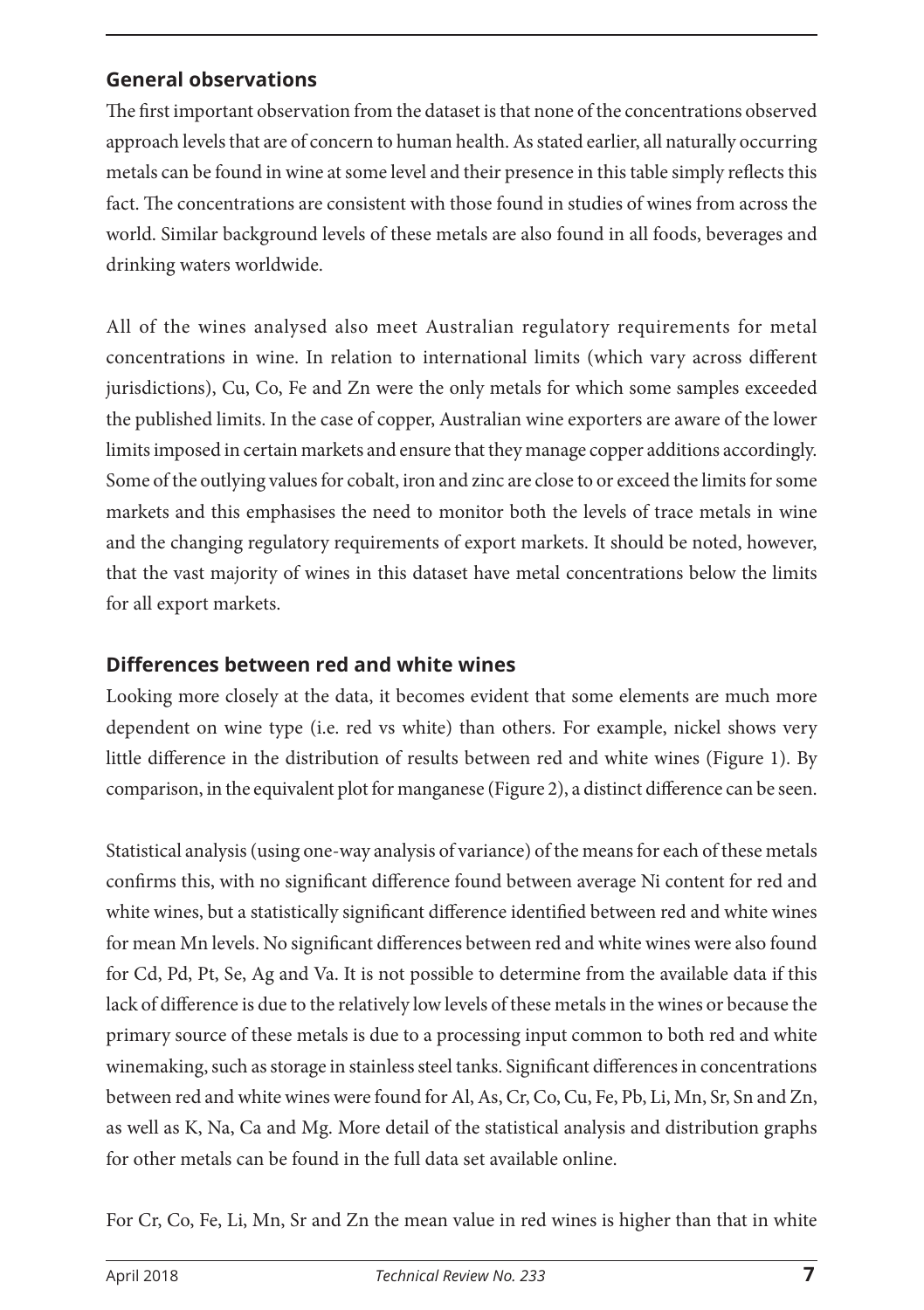wines. This is, within reason, expected, as many metals accumulate in the skins of grapes and during the red winemaking process there is greater opportunity for their extraction into the final wine than in white winemaking where skin contact is limited.

This trend is, however, reversed for Al, As, Cu, Pb and Sn where the means (and the medians with the exception of Cu) are higher for white wines than red wines. In the case of copper, this result is unlikely to be particularly significant because of the way copper is added to wines on



**Figure 1.** The distribution of nickel levels in the red and white wines analysed.



**Figure 2.** The distribution of manganese levels in the red and white wines analysed.